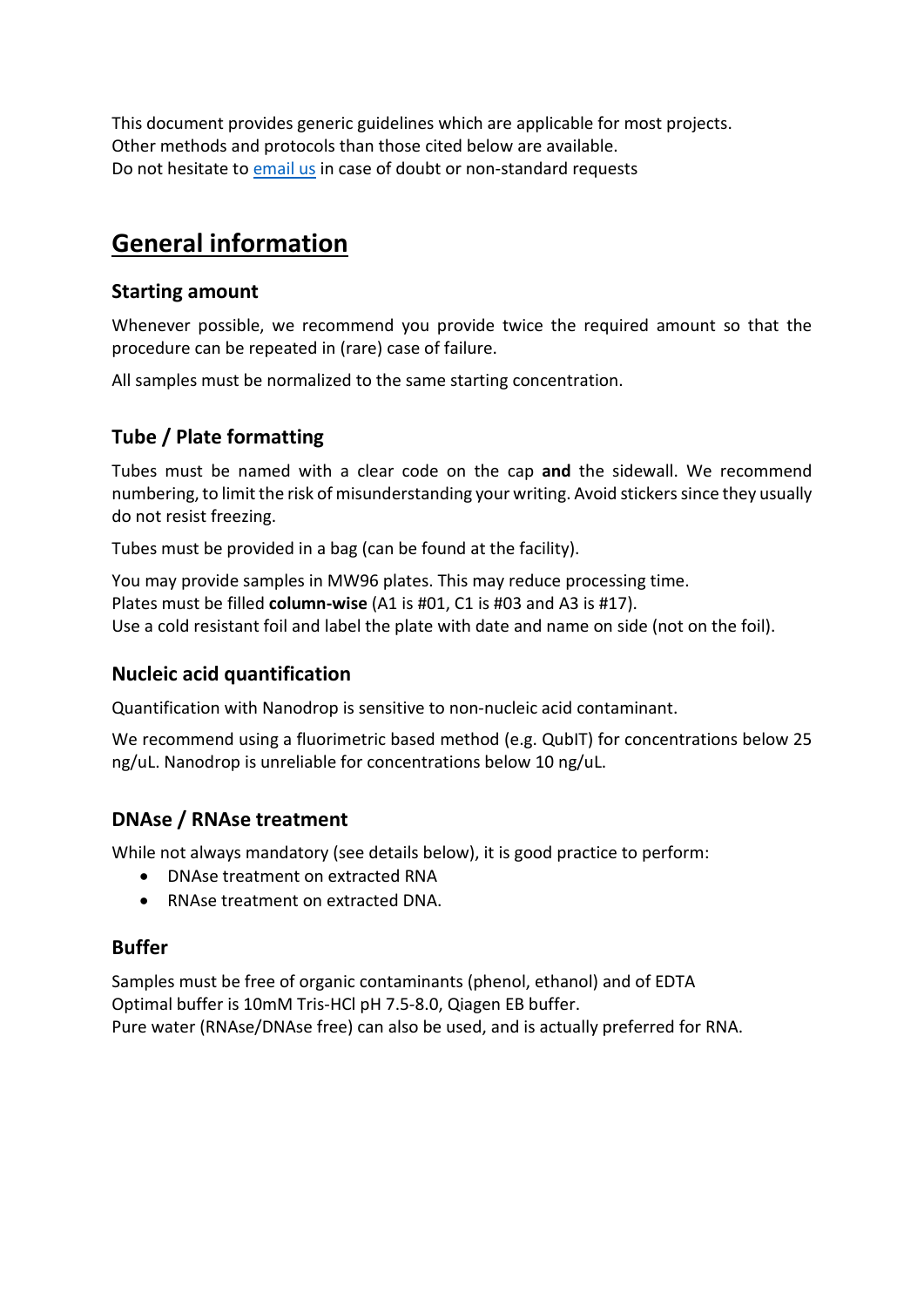# **DNA sequencing**

## **Nextera DNA Flex (Illumina DNA Prep)**

Least expensive and fastest protocol.

| Input amount                          | Volume  |
|---------------------------------------|---------|
| Minimum 1 ng gDNA                     |         |
| Optimal 100-500 ng                    | - 32 uL |
| No normalization requires if > 200 ng |         |

DNA must not be too degraded (fragments >1kb, without much signal below 150 bp) Amplicons must be > 150bp.

## **TruSeq Nano DNA**

Standard basic protocol.

| Input amount                       | <b>Volume</b> |
|------------------------------------|---------------|
| 100 ng (target insert size 350 bp) | 52 uL         |
| 200 ng (target insert size 550 bp) |               |

DNA must not be too degraded (fragments >1kb).

## **TruSeq DNA PCR-Free (PCR-free DNA)**

No PCR protocol

| Input amount                         | Volume |
|--------------------------------------|--------|
| 1'000 ng (target insert size 350 bp) | 52 uL  |
| 2'000 ng (target insert size 550 bp) |        |

DNA must not be too degraded (fragments >1kb).

PCR-Free libraries sequencing yield is difficult to control and cannot be guaranteed without running a small-scale sequencing run on [our MiSeq.](https://wp.unil.ch/gtf/illumina-sequencers/#MISEQ) If possible, we recommend using the Nextera DNA Flex kit, which is only 5 PCR cycles if starting with > 100 ng DNA.

## **Exome sequencing**

We mostly use IDT or Twist panels.

| Input amount                     | Volume |
|----------------------------------|--------|
| $\vert$ 50 ng - 1'000 ng $\vert$ | 12 ul  |

Input requirement (quality and quantity) can be flexible. Please enquire but the standard input recommendation is the one shown above.

The procedure works fine with FFPE samples, but details must be discussed ahead.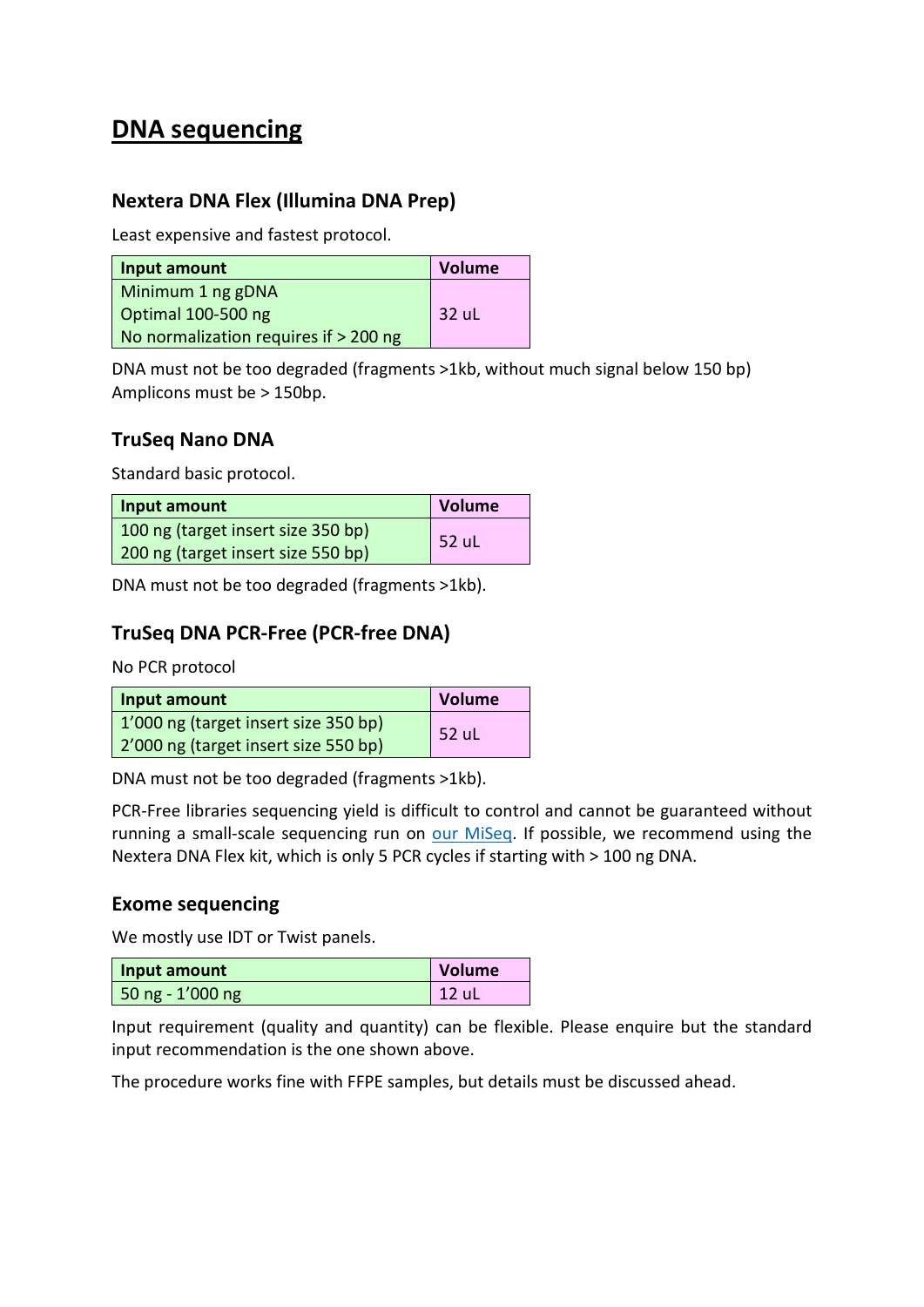# **RNA sequencing**

### **Messenger RNA analysis**

Messenger RNA is targeted through its polyA tail. It is the cheapest RNAseq approach. It is compatible with any organism with polyadenylated messenger RNA.

mRNA sequencing imposes an **RNA quality RQN/RIN of at least 8.0**.

#### TruSeq mRNA

The most robust protocol we propose.

| Input amount        | Volume |
|---------------------|--------|
| $100$ ng - 1'000 ng | 52 uL  |

#### Illumina stranded mRNA

Nice alternative to TruSeq mRNA when less RNA is available.

| Input amount       | Volume   |
|--------------------|----------|
| $25$ ng - 1'000 ng | $ 27$ uL |

#### Takara SMART-Seq v4

Ultra-low input option, but more expensive. This kit does not keep the RNA strand information.

| Input amount      | Volume         |
|-------------------|----------------|
| $10$ pg - $10$ ng | $\sqrt{27}$ uL |

QC is generally difficult with such low input concentration.

## **Total RNA analysis**

No polyA selection is performed, but it generally requires **ribosomal RNA removal**. A total RNAseq experiment is roughly twice the budget of an mRNA design (library preparation + sequencing).

It is compatible with lower quality partially compromised RNA No definite RIN/RQN requirement, but DV200 must be > 50% (FFPE compatible). It is highly recommended that all RNA samples have the same quality.

Ribosomal RNA depletion is not readily available for non-model organisms (see details). For Illumina kits, it is possible to use [Qiagen FastSelect depletion modules](https://www.qiagen.com/us/product-categories/discovery-and-translational-research/next-generation-sequencing/rna-sequencing/ribosomal-rna-and-globin-mrna-removal/) to deplete total RNA from unwanted RNA (can be customized).

Dilution in H2O is preferred. **DNAse treatment is MANDATORY**.